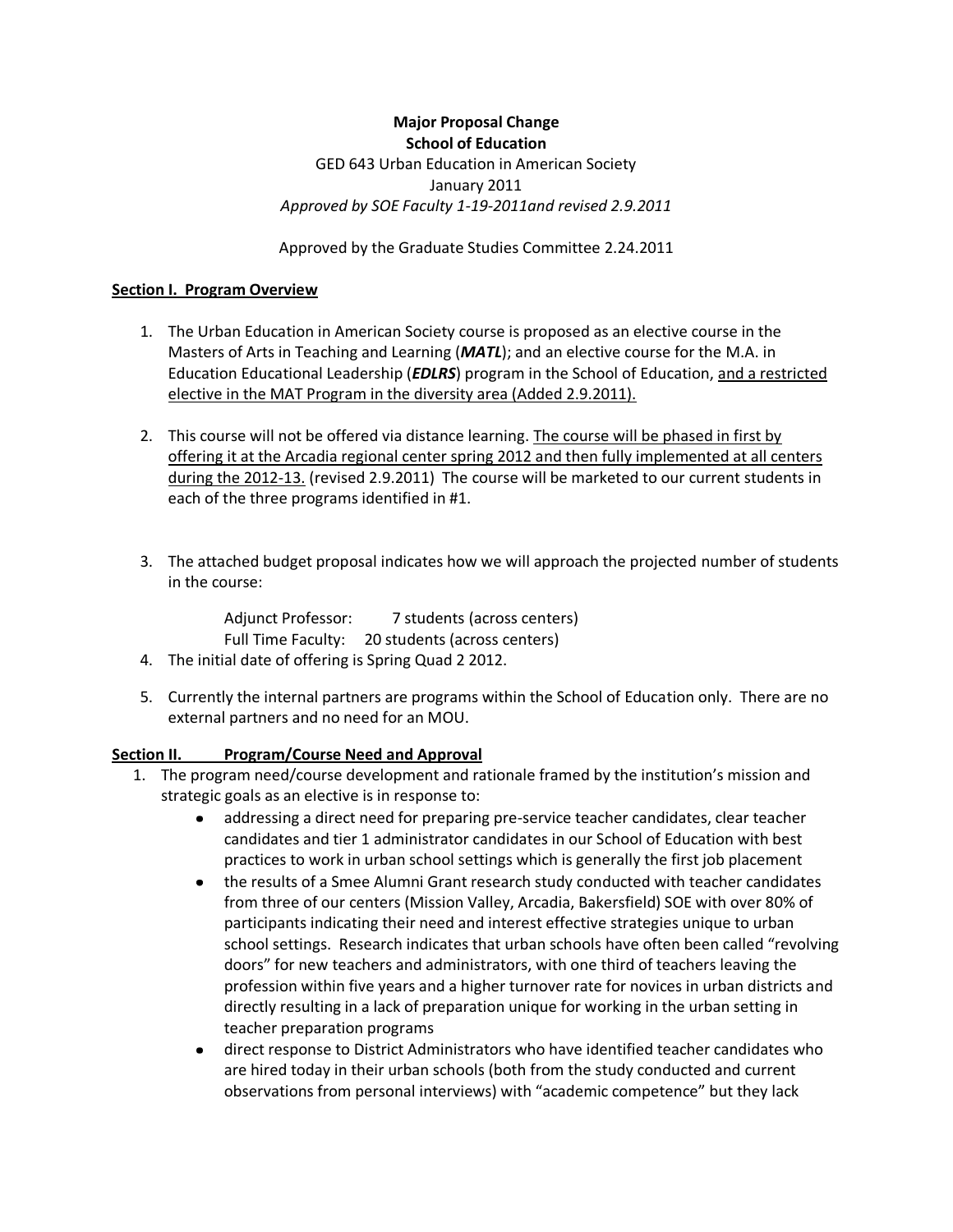understanding of the community; limited training for the setting; lack of ability to manage classrooms effectively; low expectations for students; student and parent apathy and overall a lack of interest to be in the urban setting. They view new teachers as seeing their work as "their job" not a "calling to serve children". These areas of concern along with many others are identified in the learning outcomes unique to the urban school setting.

- Competitive institutions and programs are also responding to current research, national  $\bullet$ education legislature and current assessments of student achievement in urban schools address this critical need and addressing it in current urban education courses or developing courses addressing diversity with an urban emphasis.
- As a Christian institution of Higher Education both locally and nationally in the field of  $\bullet$ education it would be a "cutting edge course" based on the surveys conducted of other CCCU institutions and education programs.
- 2. A survey was conducted from the research described above along with recent inquiries of institutions in the broader contexts included the demographics of each of our centers offered courses *unique to Teacher Education Programs in the urban context*:
	- UCSD  $\bullet$
	- UCLA (Malcolm X Center of Education)
	- USC (Rossier School of Education)
	- Cal State Systems (LA, Dominquez Hills, Long Beach, San Diego, Stanislaus, Fullerton, Bakersfield)
	- UC Riverside
	- Pepperdine

(Other local institutions allowed for elective course substitution from Ethnic Studies programs or Sociology at the graduate level which we do not offer or provide)

3. See the attached budget for the course.

## **Section III. Program Description and Evaluation**

Curriculum:

- 1. See the Attached Syllabus (*GED 643 Urban Education in American Society*)
- 2. The learning outcomes are outlined in the syllabus as Candidate Learning Outcomes.
- 3. See attached chart as it aligns with Program Learning Outcomes and how the Course Learning Outcomes aligns for the curricular map
- 4. There are no other courses identified. This is solely a standalone elective course proposal request within the SOE graduate program
- 5. In each Quad there is a syllabi review process in each program in the School of Education to ensure course alignment:
	- Each program has a course syllabus template on TaskStream with a color-coded  $\bullet$ template of non-negotiable content from the university and program (e.g. mission statement and policies, conceptual framework, logo, candidate learning outcomes) that professors cannot change that has been voted on by the program committee.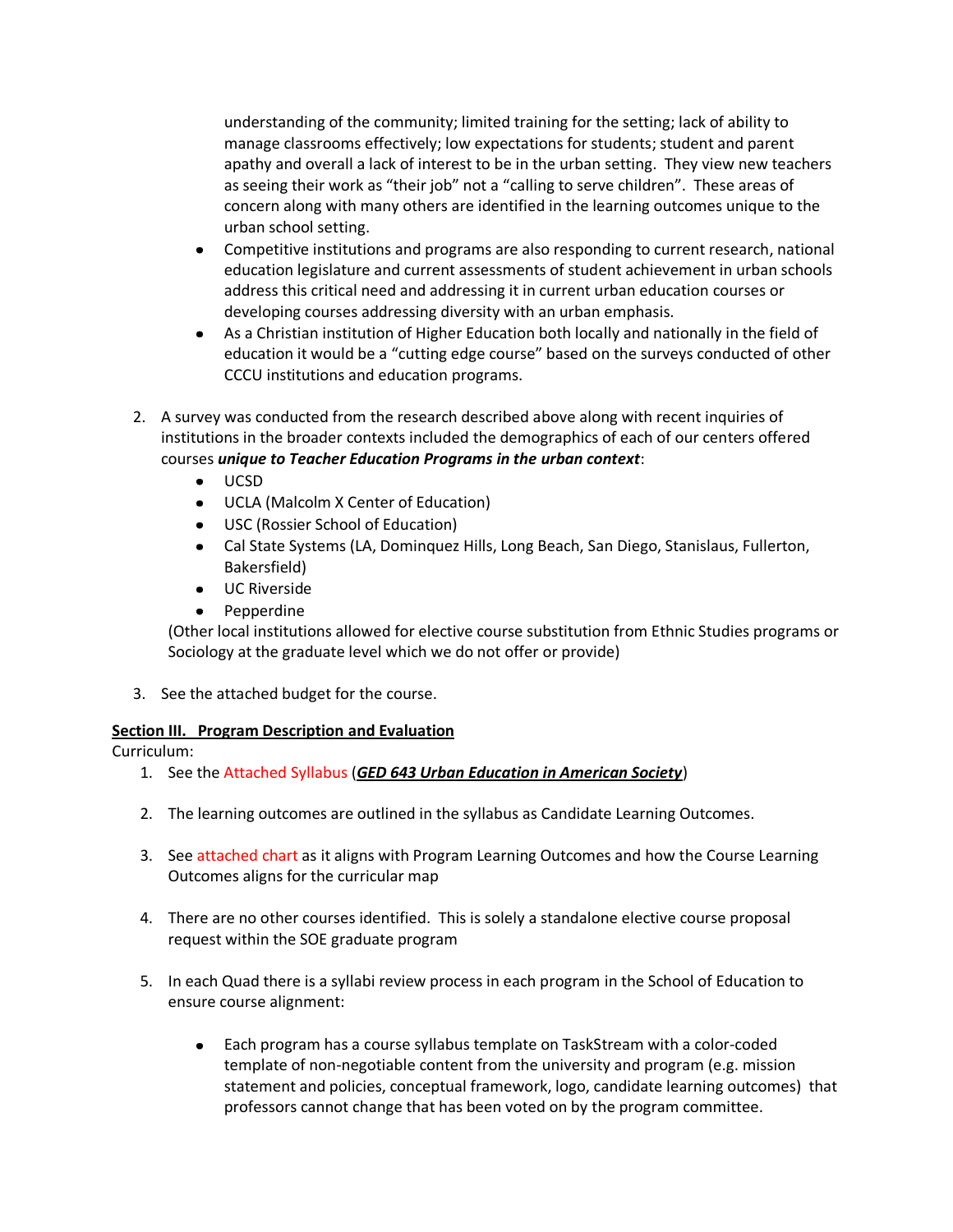- The professor assigned to the course works with the lead professor (usually full time faculty) of that course to develop the syllabus based on those non-negotiable with inclusion of those items (assignment, projects, etc) that are unique for their academic freedom and meets the requirement of standards
- Two weeks prior to course beginning all syllabi are required to be turned into the Program Director to review and approve to be used and given to the candidate
- The syllabus is maintained on TaskStream.
- 6. Since this is not a program proposal, only the elective course syllabus is attached.
- 7. No internship process is required.
- 8. Special requirements for graduation do not apply.

## **Schedule/Format:**

- 1. The course expectation for completion of work is within the 8-week Quad.
- 2. All course policies are outlined in the syllabus and the program handbooks
- 3. The Faculty and Adjunct Handbook, SOE Policies and Procedures manual as well as program handbooks explain expectations and guidelines for student interaction. The professor is required to provide office hours and contact information on the syllabus and full time faculty are required to post those hours in TaskStream and on the web.
- 4. The course timeframe is indicated on the syllabus and aligns with the SOE Policies and Procedures manual.
- 5. This is not a program proposal; however a Program Plan sheet is attached indicating the location of the course as an in-depth option elective for the MATL program.

## **Plan for evaluating education effectiveness:**

- 1. The course will have a Signature Assignment that will assess the candidate's achievement of the learning outcome that will be completed in our TaskStream Assessment. The data will be used for reporting findings for improvement through our institutional assessment internal review process as well as our external accrediting agency.
- 2. The elective course will be assessed in the review process of the MATL program through the internal review process for the institution and external accrediting agency.

# **Section IV. Resources:**

## **Faculty**

- 1. The elective course has been designed by a collaborative team of faculty both full-time and adjunct faculty members
- 2. This is not a program proposal and will not require additional faculty involvement for additional instruction and advising.